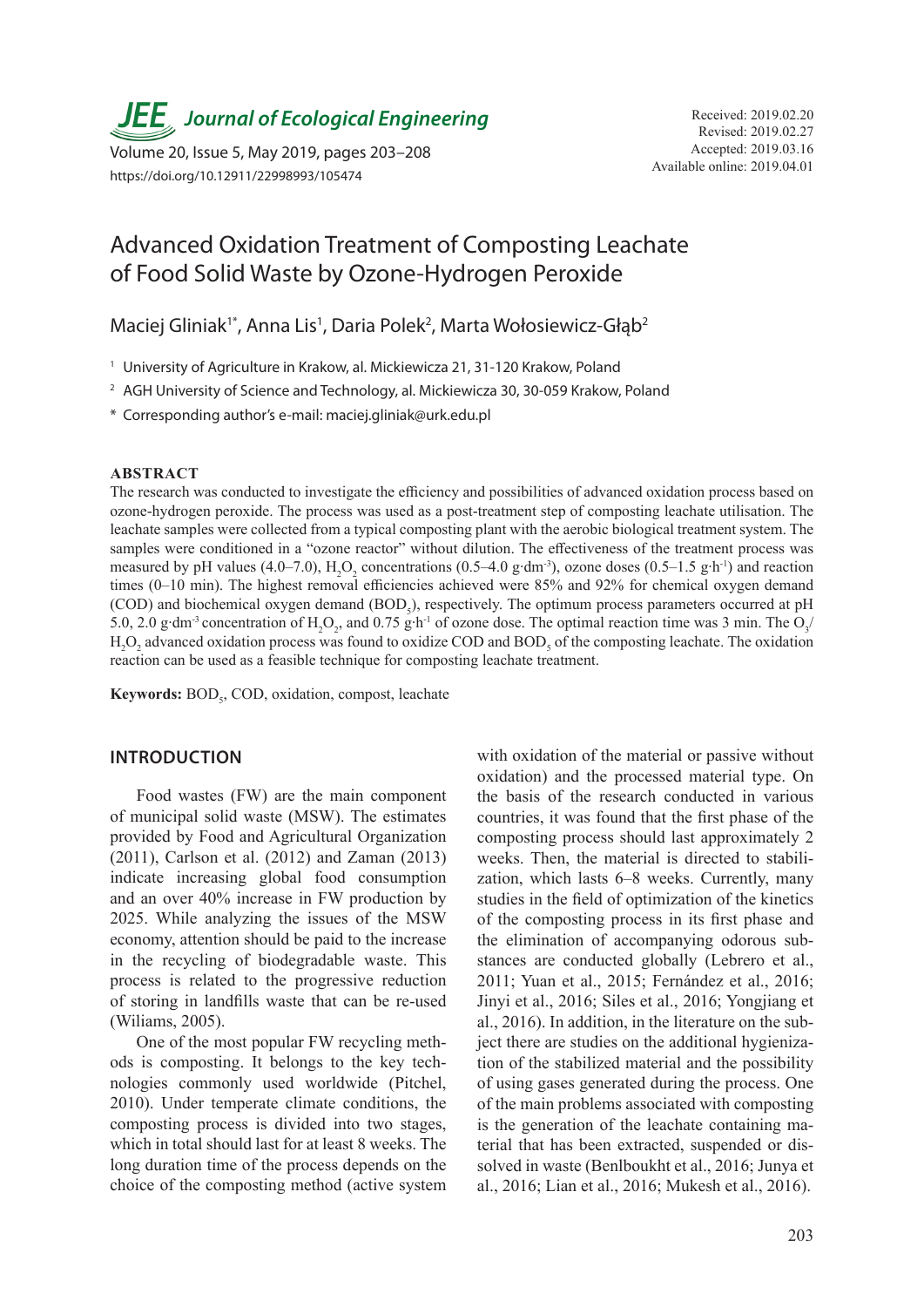advanced oxidation processes (AOP)are very popular in current technologies of neutralization of fluid process residues. Most commonly, they are used to eliminate color, reduce the load of organic pollutants or reduce the toxicity of water and wastewater (Jia et al., 2011; Cortez et al., 2011). The principle of AOP is based on the release of hydroxyl radicals, which accelerate the degradation of organic compounds in the aquatic environment.

The most popular AOP is the  $O_3/H_2O_2$  system, which is used as a chemical process for purification and pre-treatment of wastewater (Maniero et al. 2008; Rosal et al., 2009; Liu et al., 2009; Quiang et al.; 2010). Tizaoui et al. (2007) obtained during the ozonization of the leachate the COD removal rate of 27% and the color reduction by 85%. Rivas et al. (2003) and Hagman et al. (2008) received at least a 20% reduction in COD using only hydrogen peroxide  $(H_2O_2)$ . Using ozone along with the  $H_2O_2$ , a COD reduction of 20–50% can be achieved (Tizaoui et al., 2007; Hagman et al., 2008; Goi et al., 2009). The presented results refer to the application of the AOP system for wastewater. The leachates from the composting process are a more specific waste, the properties of which depend mainly on the oxygenation and moisture of the processed material.

The purpose of this article is to present the possibility of using the  $O_3/H_2O_2$  oxidation system in the process of preliminary preparation of the leachate from the FW composting process for neutralization in a professional wastewater treatment plant. The effectiveness of the process was assessed by the  $BOD<sub>5</sub>$ , COD dynamics of change and  $BOD<sub>5</sub>/COD$  ratio.

# **MATERIAL AND METHODS**

#### **Leachate samples**

The leachate samples were prepared during the FW composting process in the BKB 100 isothermal bioreactor for the study of organic material decomposition processes. A FW mixture consisting of vegetables (50%), fruit (25%), expired food (15%) and sawdust (10%) with a total fresh weight of 50 kg was used for the tests. The composition of the mixture was selected to obtain appropriate structural properties of compost, while ensuring proper air flow in the bioreactor, biomass moisture during the process (54–68%) and a C:N ratio above 20. In order to achieve a

## **Experimental procedure**

The advanced leachate oxidation process was carried out in a flow glass reactor. The reactor is equipped with a stirrer, by means of which it is possible to aerate the mixture with the ozone coming from the discharge generator. Through the system of independent infusions, the leachates and the hydrogen peroxide solution are infused into the reaction chamber. The AOP procedure proceeded according to the following scheme:

- 1. Filling the reactor with  $1 \text{ dm}^3$  of the leachate, which was mixed applying air with a capacity of  $5.0 \text{ dm}^3 \cdot \text{min}^{-1}$  over a period of  $5 \text{ minutes}$ .
- 2. The AOP process involved:
- a) Addition of  $H_2O_2(1 \text{ g}\cdot \text{dm}^3)$  and ozone  $(1 \text{ g}\cdot \text{h}^1)$ , reaction time 10 minutes, regulation of the reaction using 1N sodium hydroxide in the range of 4÷7 (optimization of the reaction).
- b) Differentiated  $H_2O_2$  concentration at the optimal pH in the range of  $0.5 \div 4$  g·dm<sup>-3</sup>, ozone dose 1 g·h<sup>-1</sup>, reaction time – 10 minutes.
- c) Modification of ozone concentration in the range of  $0.5 \div 1.5$  g·h<sup>-1</sup>, reaction time 10 minutes, optimal pH and  $H_2O_2$  concentration.
- 3. For each step presented in section 2, pH, COD,  $BOD<sub>5</sub>$ ,  $BOD<sub>5</sub>/COD$  analyses were performed.

#### **Materials and analysis**

Hydrogen peroxide (30%, w/w) and sodium hydroxide solution (1 N) were of analytical reagent grade (Merck, Germany). Ozone was produced in the O3PRO30,7VW generator, equipped with a corona electrode system. The pH was measured by an Elmetron CP-511 conductometer with an EPS-1 glass electrode for the measurement of pH in the aqueous solution. COD was measured using a standard miniaturized method in airtight tubes, in accordance with the PN-ISO 15705:2005 standard. For the  $BOD<sub>5</sub>$  measurement, the respirometric method described in DIN EN 1899 H55 was used, which uses OxiTop Control IS (WTW, Germany) for measurements. All experiments were carried out in 5 repetitions. During testing, the temperature was maintained at  $22\pm1$ °C and humidity at  $55\pm5%$ .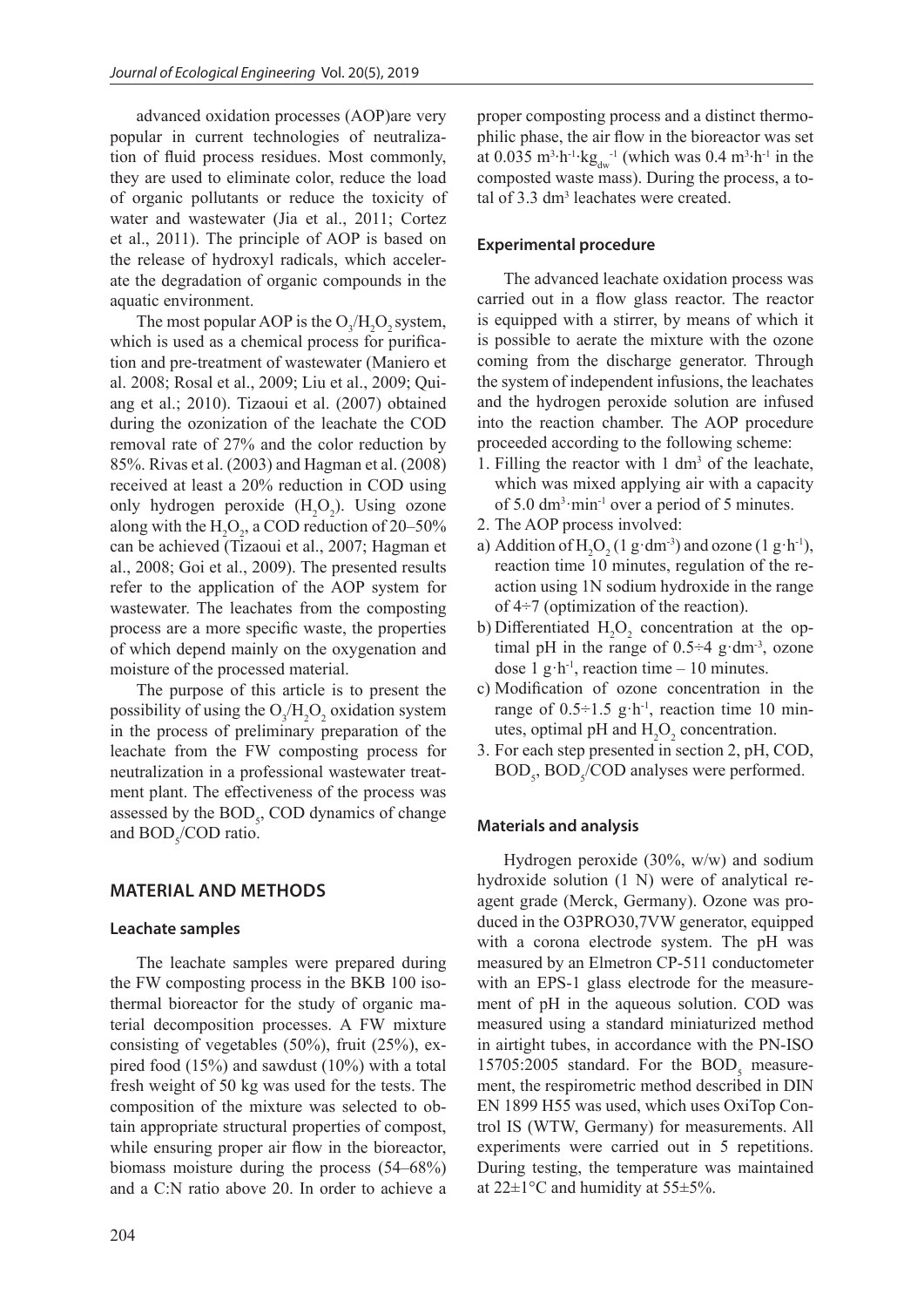The examined leachate samples were taken from the process of composting biodegradable waste in container technology. The basic leachate parameters were 36.9 g·dm<sup>-3</sup> (COD), 19.7  $g \cdot dm^{-3} (BOD_5)$  at pH 7.32 and electrical conductivity 12.73 mS·cm-1. The sample of the leachate was characterized by a black color and a sharp, irritating odor. The analyzed leachate samples have distinctively high level of oxygen demand, whereas the  $BOD<sub>5</sub>/COD$  ratio was 0.53, which indicates a high potential of biodegradability of organic matter.

The values of COD and  $BOD_5$  at the pH of 5.0 reached maximum, which amounted to 26% and 31%, respectively (Fig. 1). The efficiency of oxygen demand reduction fell above the pH value of 9.5 and remained stable. The Pearson correlation test showed a direct linear relationship between the pH values and COD removal efficiency  $(P<0.05, r=0.817)$  and  $BOD_5 (P<0.05, r=0.836)$ .

The effect of various concentrations of  $H_2O_2$ was examined in eight variants of concentration  $0.5\div 4$  g·dm<sup>-3</sup> with the ozonization efficiency of 1  $g \cdot h^{-1}$  (Fig. 2). The maximum degradation of COD and  $BOD_5$  was 42% and 49%, respectively, at a concentration of 3.0 g·dm<sup>-3</sup>  $H_2O_2$ . A further increase in the  $H_2O_2$  concentration caused slower degradation of both COD and  $\text{BOD}_5$ . The Pearson correlation test showed a direct linear relationship between the  $H_2O_2$  concentration and BOD<sub>5</sub> removal efficiency ( $\overline{P}$  < 0.05,  $r$  = 0.728). At the same time, this test showed an inverse relationship between  $H_2O_2$  concentration and COD removal, which was not significant ( $P \le 0.05$ ,  $r = -0.408$ ).

The effect of the ozone dose on the removal of COD and  $BOD_5$  in the presence of an optimized dose of  $H_2O_2$  and pH (5.0) caused a linear increase in the degradation of oxygen demand and constant reaction time (Fig. 3). The highest efficiency of COD removal (36%) was achieved with 0.75  $g \cdot dm^{-3}$  ozone dose. Removal of  $BOD_5$  achieved the highest reduction at an analogous dose of ozone and amounted to 49%. The above-mentioned results were achieved during a 10-minute reaction time.

In order to examine the effect of reaction time on the oxygen demand reduction efficiency, an experiment was carried out at variable reaction times of  $0\ni 10$  minutes in the previously optimized doses of  $H_2O_2$  and  $O_3$  (Fig. 4). The results showed that the increase in the reaction time linearly increases the efficiency of oxygen demand reduction. The maximum COD and  $BOD<sub>5</sub>$  reduction values were 63% and 69%, respectively, at 4 minutes. In the reaction time range of  $6\div 10$ minutes, the oxygen demand reduction efficiencies did not change significantly. The results of Pearson correlation test showed a direct linear relationship between the reaction time and the reduction efficiency of BOD<sub>5</sub> (P < 0.05, r = 0.992) and COD (P < 0.05, r = 0.998).

The  $BOD<sub>5</sub>/COD$  ratio during the ozonization changes in time analogous to the variability of the reduced indicators. For the untreated samples, it reached 0.53. After taking into account the optimal process conditions, the  $BOD<sub>5</sub>/COD$  ratio amounted to 0.38.

# **DISCUSSION**

In the carried out study, stable results were obtained at lower pH values than described in 20–21. Figure 1 shows that a more stable



**Fig. 1**. Effect of the pH on COD and BOD<sub>5</sub> removal  $(H_2O_2[1.0 \text{ g} \cdot \text{dm}^3], O_3[1.0 \text{ g} \cdot \text{h}^{-1}]$  and reaction time [10 min])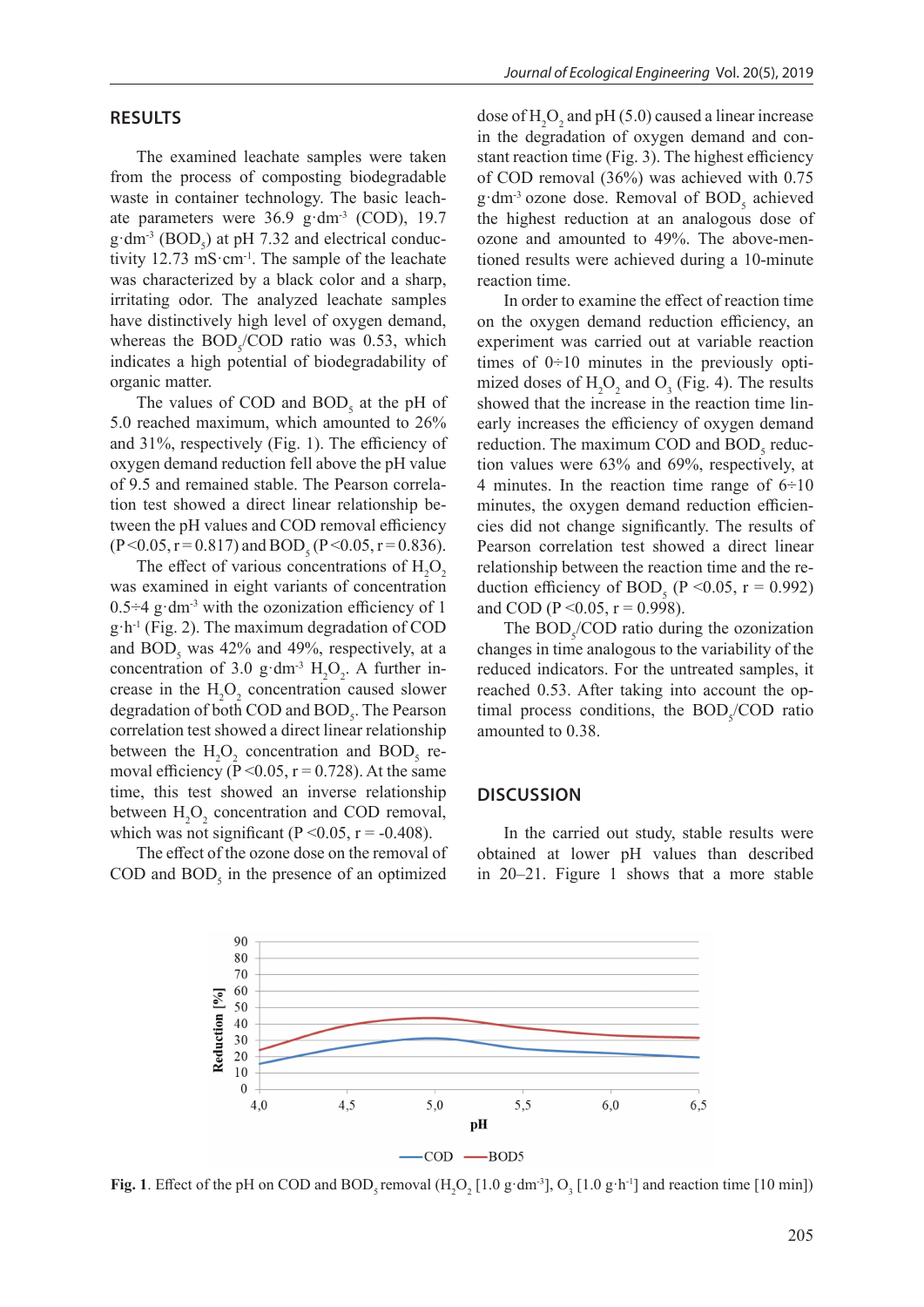reduction in oxygen demand was achieved by leachate than in Cortez et al. (2011). The studies showed that the effect of using  $H_2O_2$  positively influenced the efficiency of removing pollutants while using concentrations in the range of 1.5–2.5 g·dm-3. Cortez et al. (2011) noted the positive effect of using the  $O_3/H_2O_2$  system in relation to the ozonation alone. In his studies, he achieved a reduction of COD from 27% to 72% depending on hydrogen peroxide concentration.

Studies by Tizaoui et al. (2007) and Rivas et al. (2003) stated that the application of excessive doses of  $H_2O_2$  adversely affects the process of wastewater treatment. This has also been confirmed in the carried out studies as illustrated in Figure 2. Tizaouni et al. (2007) received optimal process parameters at the hydrogen peroxide concentration  $2$  g·dm<sup>-3</sup>. With further increase in concentration (up to 6 g·dm<sup>-3</sup>) the process efficiency decreased by 6.5%.

Ozone may participate in the generation of hydroxyl radicals. While increasing the concentration of  $O_3$  in the studied process, the COD and BOD<sub>5</sub> removal rate improved (Fig. 3). Hydroxyl radicals that have not participated in wastewater treatment, together with ozone, increase the degradability of pollutants, confirming studies 24. In the study by Maniero et al. (2008) a 70% decrease

in the COD value was obtained after the application of ozone at a dose of 9  $g$ ·dm<sup>-3</sup>. In analogous studies by Cortez et al. (2011) COD removal at 25% was achieved with the concentration of  $O_3$  in the range of  $63-112$  g·dm<sup>-3</sup>.

Reaction time is a key indicator of the wastewater treatment process. The conducted research has shown that the use of AOP effectively reduces the time needed to remove contaminants. At the same time, the positive, the synergistic effect of using oxidants on wastewater treatment, described by 8–20, was confirmed. The achieved results of reducing the reaction time (Fig. 4), gave better results than those described in papers Lian et al. (2016) and Mukesh et al. (2016).

The presented research results show that the proper use of the  $O_3/H_2O_2$  oxidation system increases the biodegradability of wastewater. Similar results were obtained by Goi et al. (2009) during the leachate treatment using the Fenton reaction. In addition, during the process of contaminants oxidation, changes in the molecular structure of contaminants were achieved, as shown by the  $\text{BOD}_s/\text{COD}$  indicator. By reducing the oxygen demand, a transformation of compounds that are difficult to biodegrade into more degradable forms has been achieved, which was also described by Jinyi et al. (2016) and Rivas at al. (2003).



**Fig. 2**. Effect of the H<sub>2</sub>O<sub>2</sub> on COD and BOD<sub>5</sub> removal (pH [5.0], O<sub>3</sub> [1.0 g·h<sup>-1</sup>] and reaction time [10 min])



**Fig. 3**. Effect of the O<sub>3</sub> on COD and BOD<sub>5</sub> removal (pH [5.0],  $H_2O_2$  [3.0 g·dm<sup>-3</sup>] and reaction time [10 min])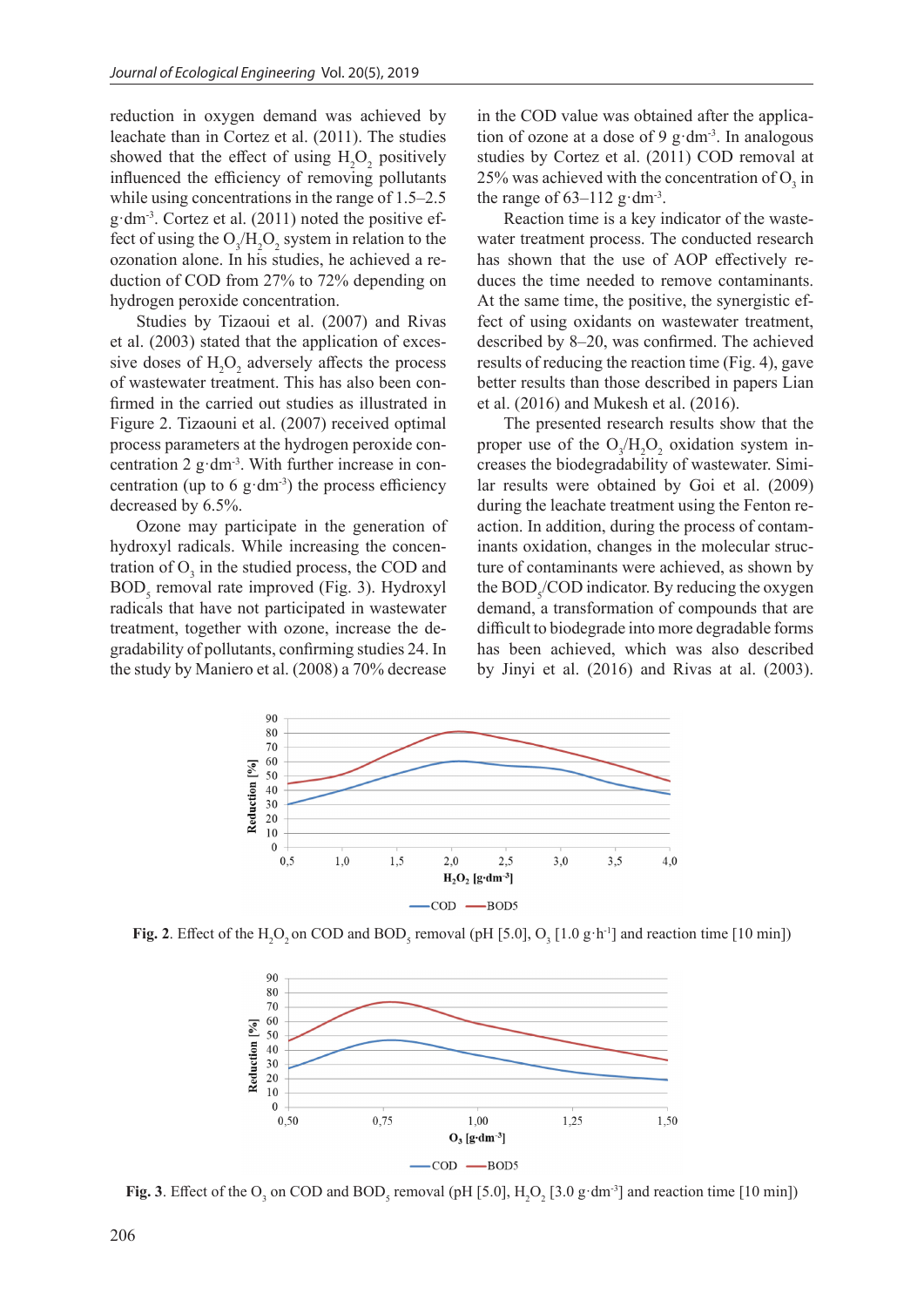

**Fig. 4**. Effect of the reaction time on COD and BOD<sub>5</sub> removal (pH [5.0],  $H_2O_2$  [1.0 g·dm<sup>-3</sup>] and  $O_3$  [0.75 g·h<sup>-1</sup>])

## **CONCLUSION**

The results of the carried out tests clearly show that the combination of  $H_2O_2$  and  $O_3$  in one oxidation system is an effective way to reduce the oxygen demand during leachate treatment. The optimum process conditions occur at the pH of 5.0 and the addition of oxidants at the level of  $0.75$  g·dm<sup>-3</sup> each. The optimal and reasonable reaction time is 4 minutes. The test results indicate the beneficial effect of AOP on process leachates, reducing the  $BOD<sub>5</sub>/COD$  ratio by 30%, thus – lowering the oxygen demand during the treatment. The use of this reaction, due to the high biodegradability of leachates from the composting process, can be a preparatory process before transferring them to a wastewater treatment plant.

## **Acknowledgements**

Publication was financed by the Ministry of Science and Higher Education of the Republic of Poland – statutory activity no. BM-4639 and DS3600/WIPiE/2018.

Publication supported by the Polish Ministry of Science and Higher Education as a part of the program of activities disseminating science from the project . Organization of the First International Science Conference – Ecological and Environmental Engineering", 26–29 June 2018, Kraków.

## **REFERENCES**

1. Benlboukht F., Lemee L., Amir S., Ambles A., Hafidi M. 2016. Biotransformation of organic matter during composting of solid wastes from traditional tanneries by thermochemolysis coupled with gas chromatography and mass spectrometry. Ecological Engineering, 90, 87–95.

- 2. Carlsson M., Lagerkvist A., Morgan-Sagastume F. 2012. The effects of substrate pretreatment on anaerobic digestion: a review. Waste Management, 32, 1634–1650.
- 3. Cortez S., Teixeira P., Oliveira R., Mota M. 2011. Evaluation of Fenton and ozone-based advanced oxidation processes as mature landfill leachate pretreatments. Journal of Environmental Management, 92, 749–755.
- 4. DIN EN 1899 H55. 1998. Water quality Determination of biochemical oxygen demand after n days (BODn) – Part 2: Method for undiluted samples. International Organization for Standardization.
- 5. Fernández C., Mateu C., Moral R., Sole-Mauri F., 2016. A predictor model for the composting process on an industrial scale based on Markov processes. Environmental Modelling & Software, 79, 156–166.
- 6. Food and Agricultural Organization. 2011. Global Food Losses and Food Waste – Study Conducted for the International Congress. Swedish Institute for Food and Biotechnology.
- 7. Goi A., Veressinina Y., Trapido M. 2009. Combination of ozonation and the Fenton processes for landfill leachate treatment: Evaluation of treatment efficiency. Ozone: Science & Engineering, 31, 28–36.
- 8. Hagman M., Heander E., Jansen J.L. 2008. Advanced oxidation of refractory organics in leachate – Potential methods and evaluation of biodegradability of the remaining substrate. Environmental Technology, 29, 941–946.
- 9. Jia C., Wang Y., Zhang C., Qin Q. 2011. UV-TiO2 photocatalytic degradation of landfill leachate. Water, Air, & Soil Pollution, 217, 375–385.
- 10. Jinyi G., Guangqun H., Jing H., Jianfei Z., Lujia H. 2016. Manure–wheat straw composting: A new approach that considers surface convection. International Journal of Heat and Mass Transfer, 97, 735–741.
- 11. Junya Z., Meixue Ch., Qianwen S., Juan T., Chao J., Xueting L., Yuxiu Z., Yuansong W. 2016. Im-